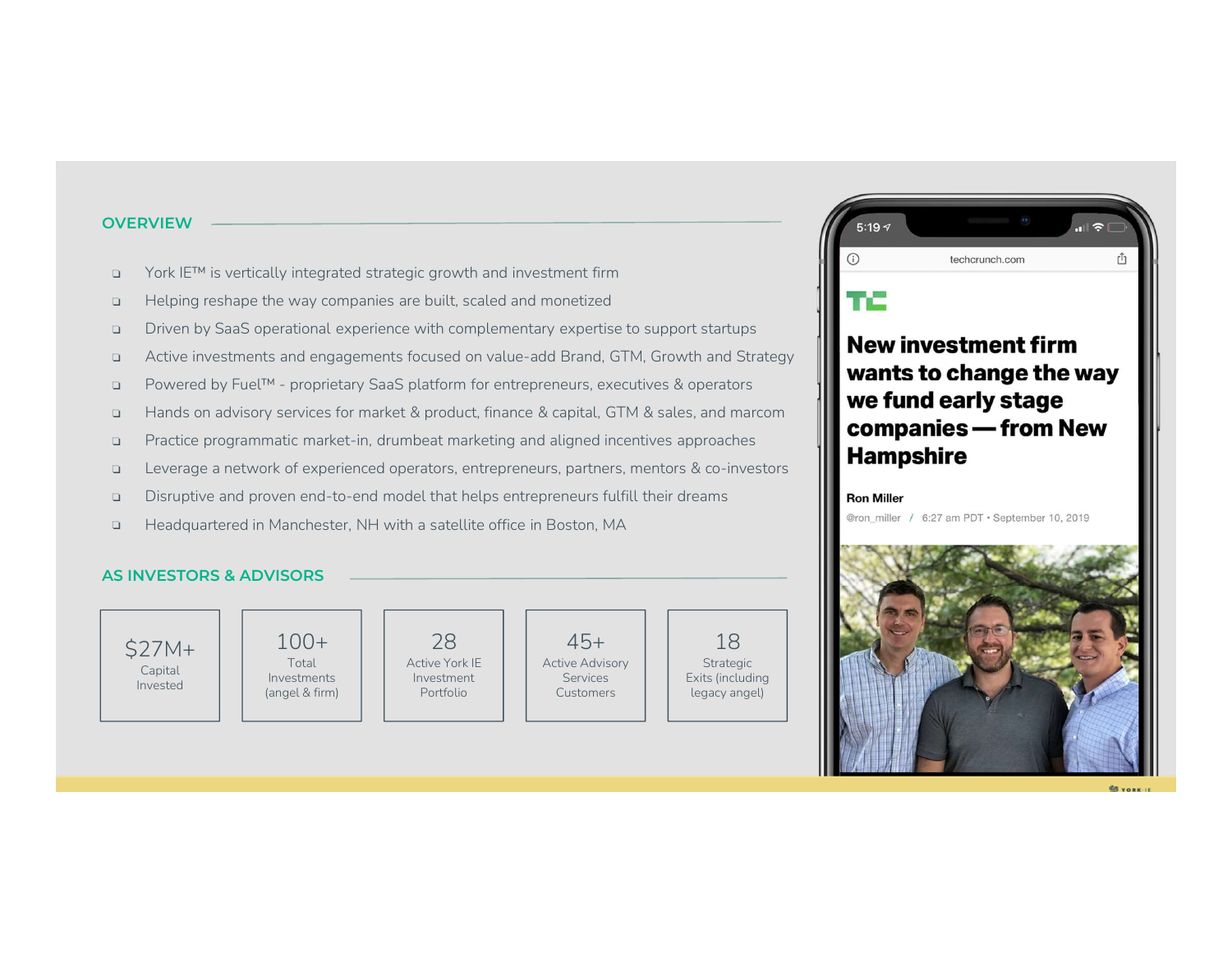## Strategic Business Models

# SaaS:

**Strategic Business Models**<br>**aaS:**<br>- Software-as-a-Service (SaaS) is a software licensing model, which allows access to software<br>a subscription basis using external servers. SaaS allows each user to access programs via<br>the a subscription basis using external servers. SaaS allows each user to access programs via the Internet, instead of having to install the software on the user's computer. Strategic Business Models<br>
Free Massican Contents and Server in a subscription basis using external servers. SaaS allows each user to access programs via<br>
the Internet, instead of having to install the software on the user **Example 20**<br> **Example 20**<br> **Example 20**<br> **Example 20**<br> **Example 20**<br> **Example 20**<br> **Example 20**<br> **Example 20**<br> **Example 20**<br> **Example 20**<br> **Example 20**<br> **Example 20**<br> **Confinement instead of having to install the software** 

### Marketplaces:

- Online marketplaces connect buyers and sellers on a proprietary and centralized platform. Oftentimes, the marketplace operator does not hold any type of inventory, but helps the buyers and sellers to facilitate a transaction.

## Freemium/Community:

no cost, and then charges a premium for supplemental or advanced features

#### Product Led Growth:

of customer acquisition, conversion, and expansion